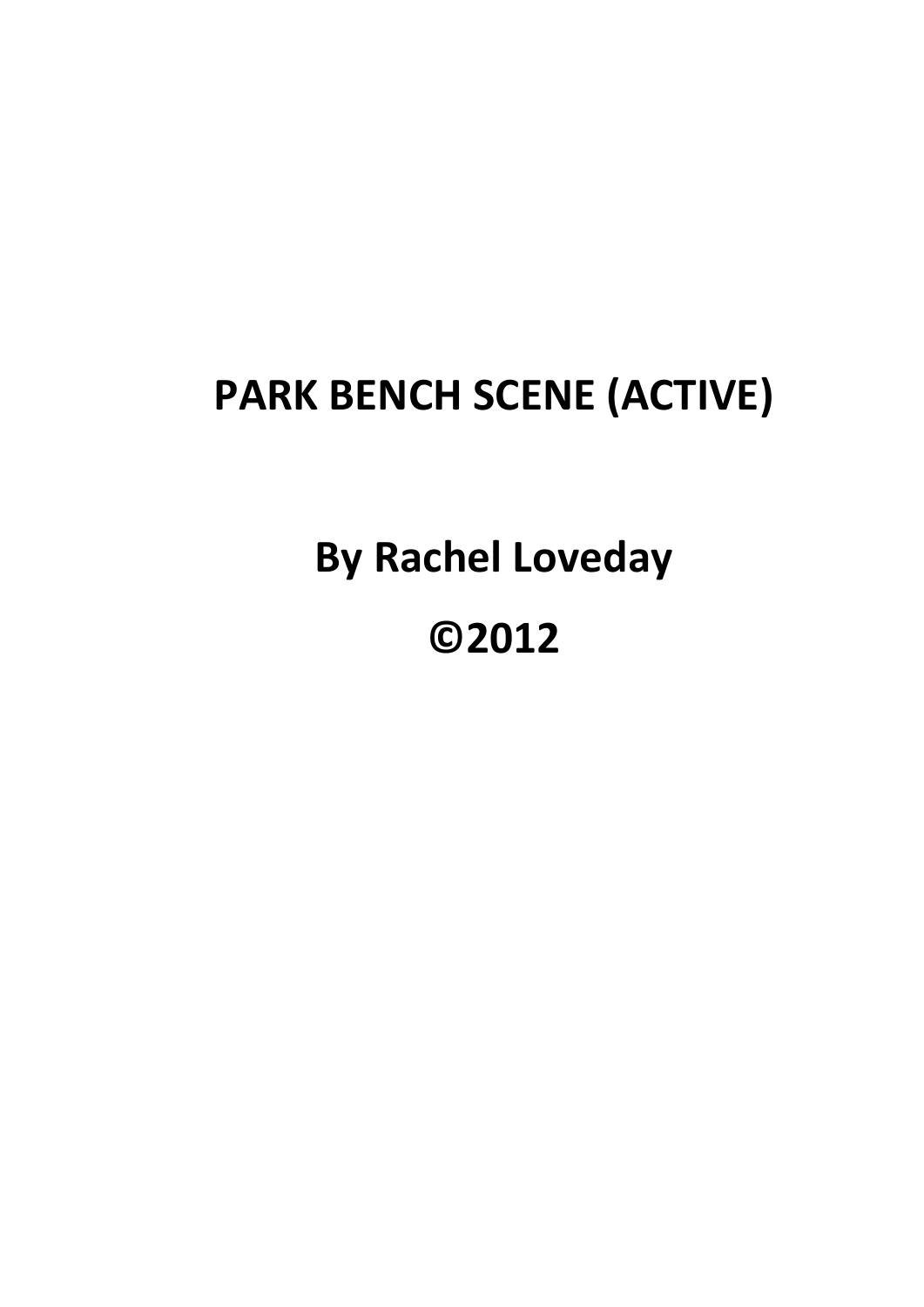## SCENARIO:

*A woman is sitting on her favourite park bench with her lunch and lunch bag; she has a sandwich in her hand, about to eat it, when an elderly gentleman with a cane enters. He stands by the side of the bench and leans on the arm rest.*

| MAN:   | Excuse me young lady, are you an Aussie?               |
|--------|--------------------------------------------------------|
| WOMAN: | Excuse me?                                             |
| MAN:   | I said: 'are you an Aussie?'                           |
| WOMAN: | Yes.                                                   |
| MAN:   | That's good, you can't tell the difference these days. |
| WOMAN: | Really, is that so?                                    |
| MAN:   | Yes.                                                   |

*The man sits down next to her, too close for a stranger, but not too close to invade her personal space. The woman puts the sandwich in her mouth, about to eat it.*

MAN: Back in my day, you knew an Aussie when you saw them, now you don't know with so many immigrants walking around.

*The woman puts her sandwich down on her lap.*

WOMAN: They're not all immigrants. Most of those